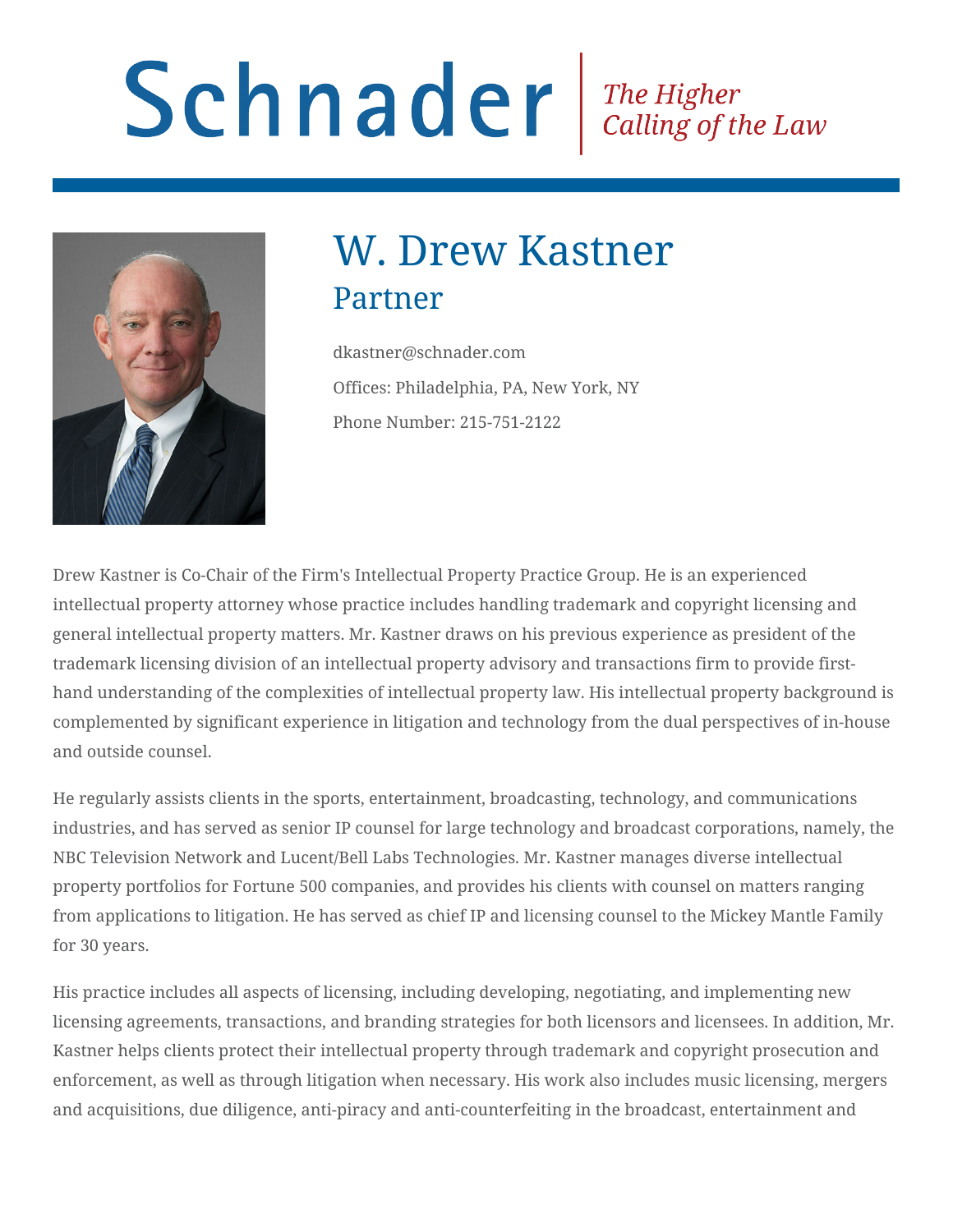sports industries, higher education IP issues including athlete use of name, image and likeness, and rights clearance issues.

Specifically, Mr. Kastner has represented major motion picture companies and coalitions including Sony Pictures, Marvel Entertainment, and the Motion Picture Association of America in conjunction with a series of anti-piracy and anti-counterfeiting enforcement actions related to the release of the Spider-Man franchise movies.

## Education

- Rutgers University School of Law, J.D., 1977
- Boston College, B.A., 1974

## Bar Admissions

- Pennsylvania
- New York
- New Jersey
- District of Columbia

### Court Admissions

- U.S. District Court, Eastern District of New York
- U.S. District Court, Southern District of New York
- U.S. Court of Appeals for the District of Columbia
- U.S. District Court for the District of New Jersey
- U.S. Court of Appeals for the Third Circuit
- U.S. Court of Appeals for the Second Circuit
- U.S. District Court for the District of Columbia

### Professional Affiliations

- International Trademark Association
- U.S. Copyright Society
- Licensing Executives Society